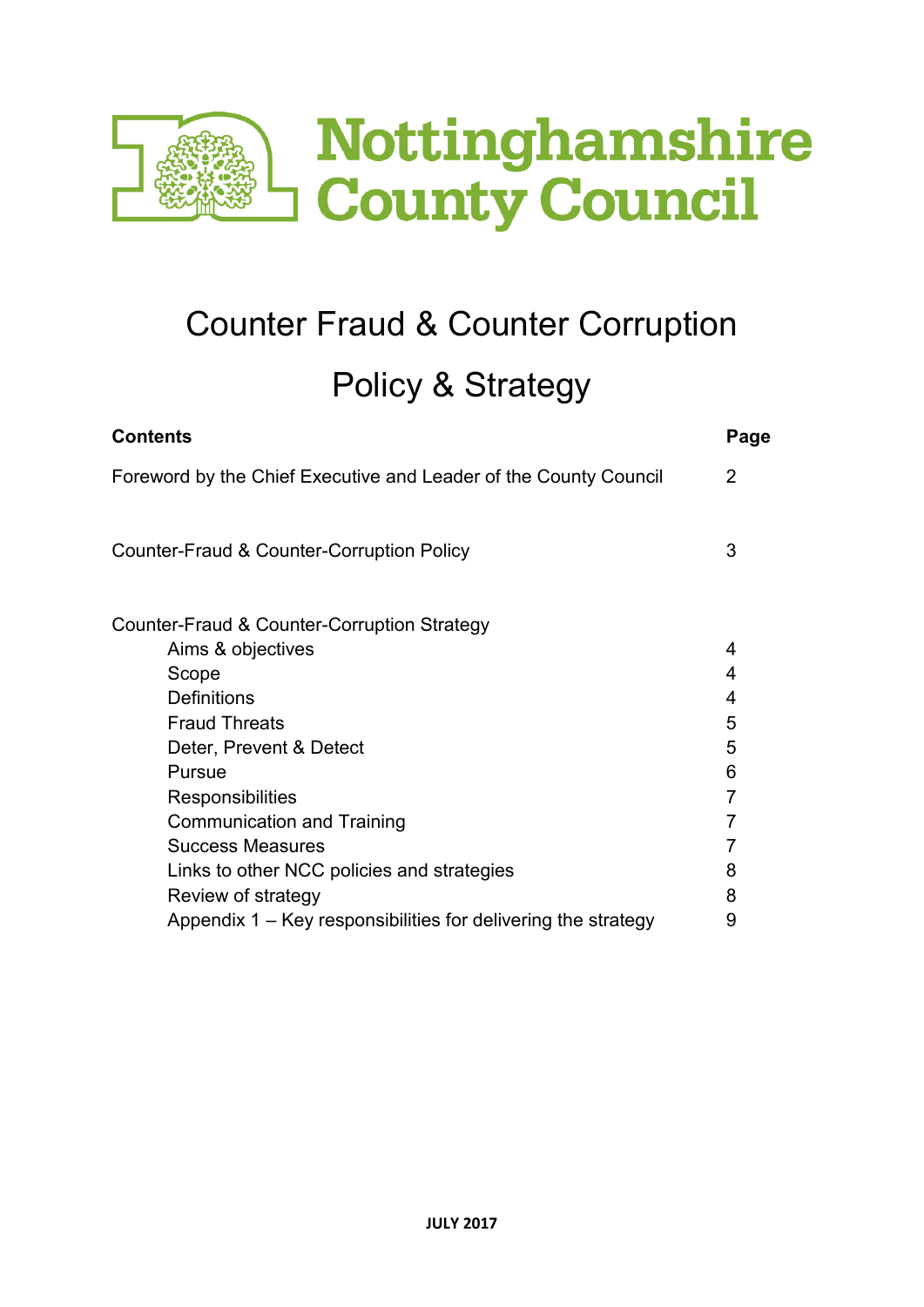# **Foreword**

We believe that the overwhelming majority of the council's employees, councillors, customers, contractors and suppliers are honest and have no thought to defraud the council. However, we recognise that a small minority will attempt to do just that. Any money lost in this way is money that we cannot spend delivering the critical public services we provide to the citizens of Nottinghamshire. Fraudsters not only cheat local taxpayers, but they deprive local people of the services they depend upon.

This is why fraud in Nottinghamshire County Council will not be tolerated. We are determined to keep up a strong guard against it through the approach set out in this document.

We all have a part to play in stamping out fraud. As we deliver our services, we must recognise the importance of the controls set out in this document to protect us from fraud. We must all remain vigilant and recognise the many forms that fraud and corruption may take. We must have the conviction to raise any concerns we come across. And we must have the resolve to investigate those concerns promptly and to take tough action against proven fraudsters.

This document sets out a comprehensive approach to ensuring that fraud is reduced to an absolute minimum. Its success will depend on our co-operation to send out the robust message to potential fraudsters that they will be rooted out and dealt with.

………………………. ……………………. …………………….

Committee

Anthony May Cllr. Kay Cutts Cllr. Keith Walker Chief Executive Leader of County Council Chair of Governance and Ethics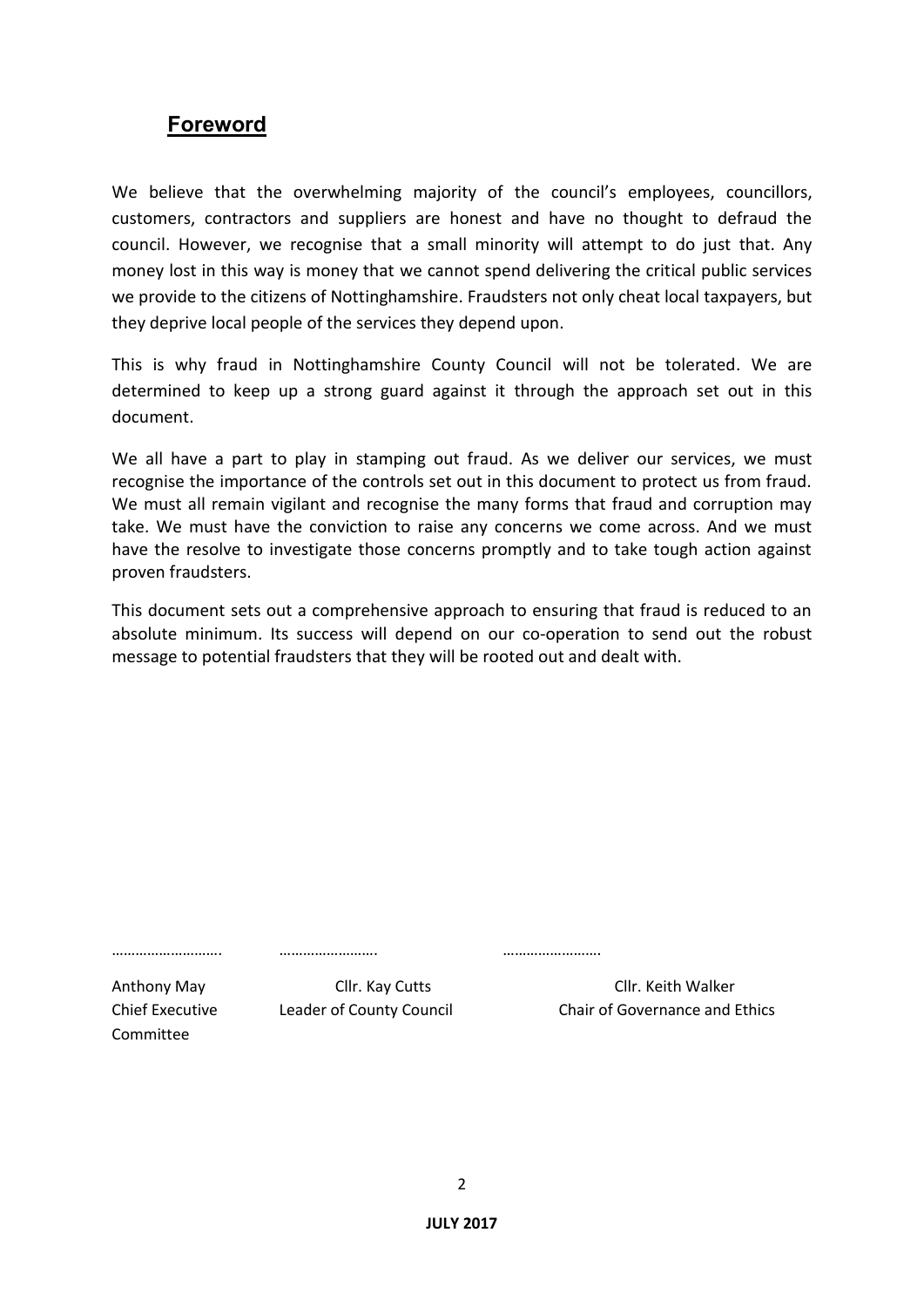# **Counter-Fraud & Counter-Corruption Policy**

- 1. Nottinghamshire County Council, in common with all public authorities, recognises the potentially significant risk that fraud and corruption pose to the achievement of the council's aims and objectives. Put simply, any money lost to fraud and corruption is money that cannot be used for the delivery of essential, public services.
- 2. The eradication of fraud and corruption is also of paramount importance to securing the trust and confidence of Nottinghamshire residents and the local business community.
- 3. The County Council strives to achieve the highest standards of public service; therefore it adopts a zero tolerance stance against all forms of fraud, corruption, bribery and theft.
- 4. The County Council is committed to embracing best practice approaches to fighting fraud and corruption, and the strategy that follows is designed to achieve this. The Council will continually review and revise the strategy to ensure its resilience to fraud and corruption is maximised.
- 5. All councillors and employees of the council have an important role to play. They must comply themselves with key council policies, procedures and standards of conduct, and they must remain vigilant to potential incidents. The County Council also encourages its contractors, partners and members of the public to raise concerns at the earliest opportunity.
- 6. The County Council is committed to investigating concerns thoroughly, promptly and, wherever possible, confidentially. Malicious or vexatious allegations will not be tolerated, however.
- 7. Wherever fraud or corruption is proven, the County Council will take all appropriate action against the perpetrator and will pursue all options available to recover any losses incurred.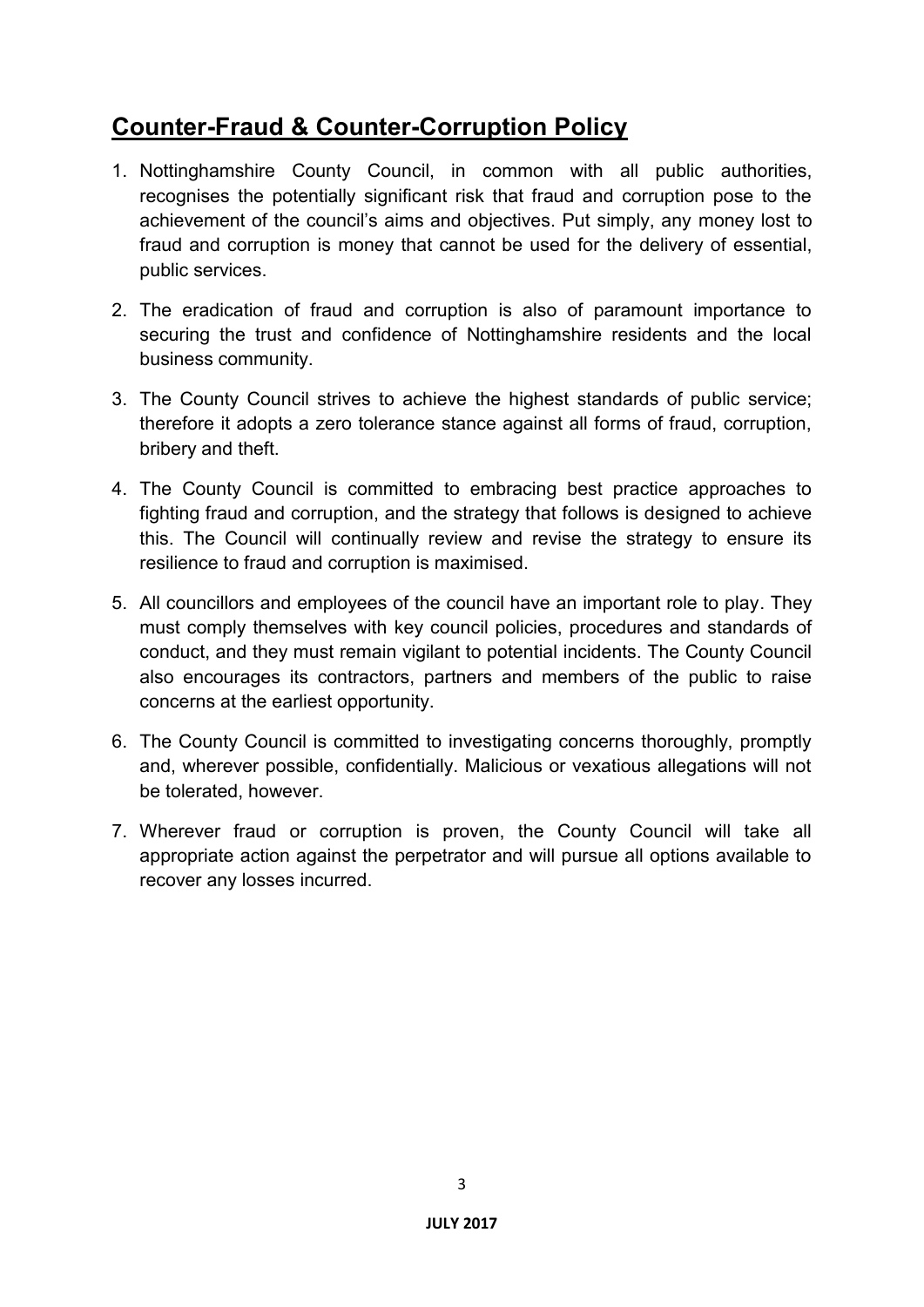# **Counter-Fraud & Counter-Corruption Strategy**

# **1. Aims and objectives**

- To risk-assess new and existing fraud threats.
- To create a strong counter-fraud and counter-corruption culture within the council.
- To maintain effective systems and procedures for the prevention and detection of fraudulent and corrupt activity.
- To establish an effective response to suspected cases of fraud and corruption, to ensure all suspicions are properly and thoroughly investigated.
- To take appropriate and strong action to deal with proven fraudsters.
- To vigorously pursue all forms of redress to recover financial losses.

## **2. Scope**

This strategy and the associated policy apply to all council employees, members, consultants, contractors, suppliers, council funded voluntary bodies and individuals, partners, and any external agencies doing business with the council. All suspicions of financial impropriety arising from the activities of any of these groups fall within the scope of this strategy.

# **3. Definitions of fraud, corruption, bribery and theft**

# *Fraud*

- 3.1 The Chartered Institute of Public Finance and Accountancy (CIPFA) defines fraud as *'…the intentional distortion of financial statements or other records by persons internal or external to the organisation which is carried out to conceal the misappropriation of assets or otherwise for gain.'*
- 3.2 The Fraud Act 2006 establishes that fraud may be committed in the following ways:
	- a) Fraud by false representation
	- b) Fraud by failing to disclose information
	- c) Fraud by abuse of position.

#### *Corruption*

3.3 *'The Investigation of Fraud in the Public Sector'* (CIPFA, 1994) defines corruption as 'the offering, giving, soliciting or acceptance of an inducement or reward which may influence the action of any person.'

#### *Bribery*

3.4 The Bribery Act 2010 establishes that an offence of bribery occurs when a person offers, gives or promises to give a financial or other advantage to another in exchange for improperly performing a relevant function or activity. Similarly, the offence of being bribed is defined as requesting, accepting or agreeing to accept such an advantage in exchange for improperly performing such a function or activity.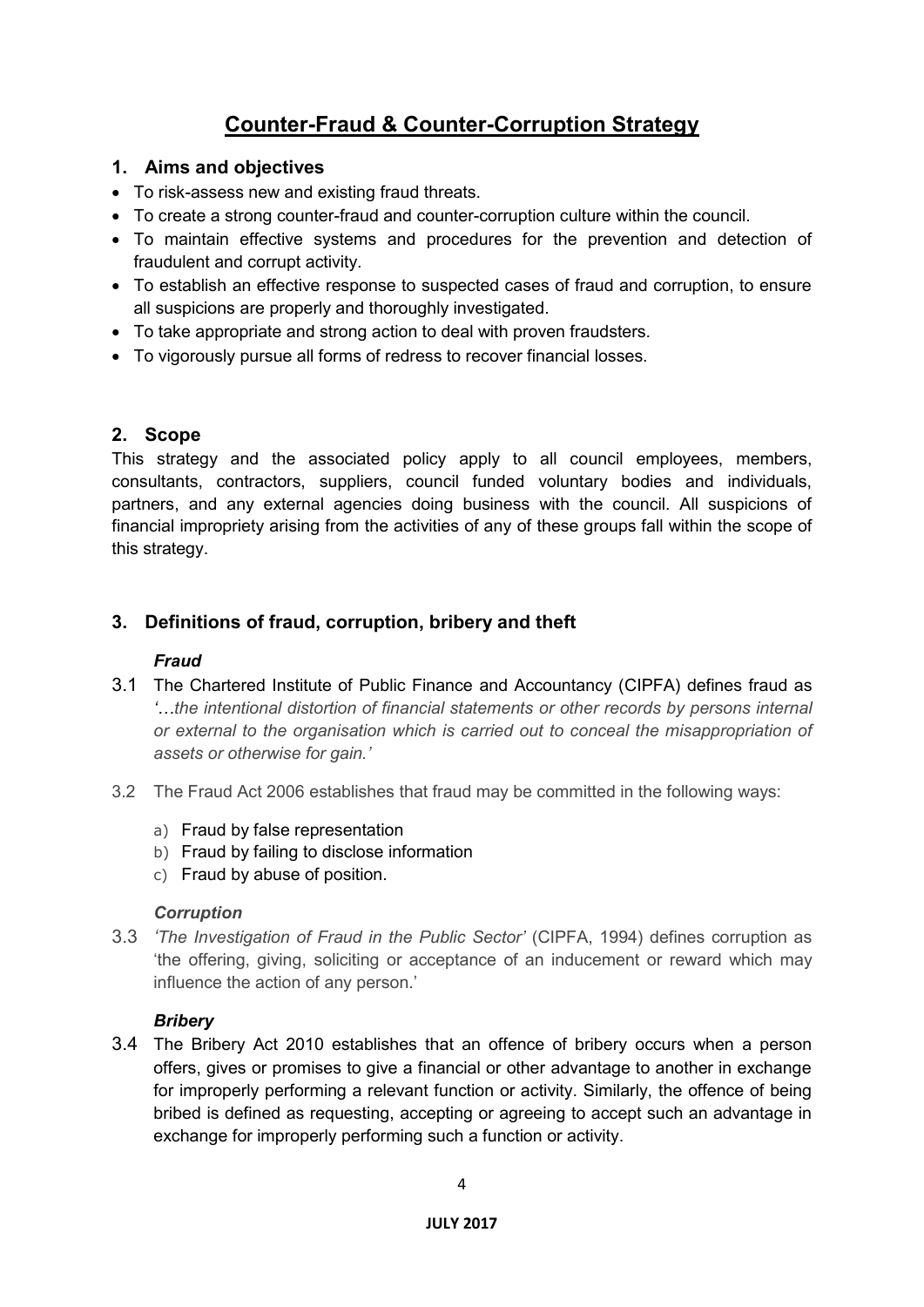#### *Theft*

3.5 The Theft Act 1968 states that '*a person shall be guilty of theft if he dishonestly appropriates property belonging to another with the intention of permanently depriving the other of it*'

# **4. Fraud Threats**

- 4.1 An Annual Fraud Report shall be presented to the Corporate Leadership Team and the Governance and Ethics Committee. The report shall include a fraud risk assessment for the Council, drawing on both national and local sources of intelligence.
- 4.2 The Annual Fraud Report shall assess whether the level of resource invested in counter-fraud and counter-corruption activity is proportionate to the assessed level of risk facing the Council.
- 4.3 An important element in the Annual Fraud Report is to consider the Council's resilience to fraud and corruption. Resilience will be tested by a range of means:
	- Internal Audit's scheduled reviews of key systems assessed as vulnerable to fraud and corruption
	- Evaluation of the Council's counter-fraud arrangements against best practice guidance.
	- Review of the adequacy and effectiveness of the Council's Fraud Response Plan.

#### **5. Deter, Prevent & Detect**

- 5.1 The Council's first line of defence is to deter would-be fraudsters from considering an attack against the Council. The deterrence factor will be maximised through a range of measures:
	- Prominent publication of the Council's zero tolerance stance against fraud and the strategy for combating it
	- Design and implementation of a fraud awareness programme, to ensure the profile of fraud remains high among the Council's staff, members, contractors and partners.
	- Publication of the Council's successes in identifying and taking strong action against fraudsters.
- 5.2 It will not be possible to deter all fraudsters, therefore the Council must ensure it has strong preventative controls in place. Wherever appropriate and cost-effective to apply, the Council will design and implement controls to prevent fraud. The Council's Internal Audit Section reviews those areas of the authority's activity deemed to be at greater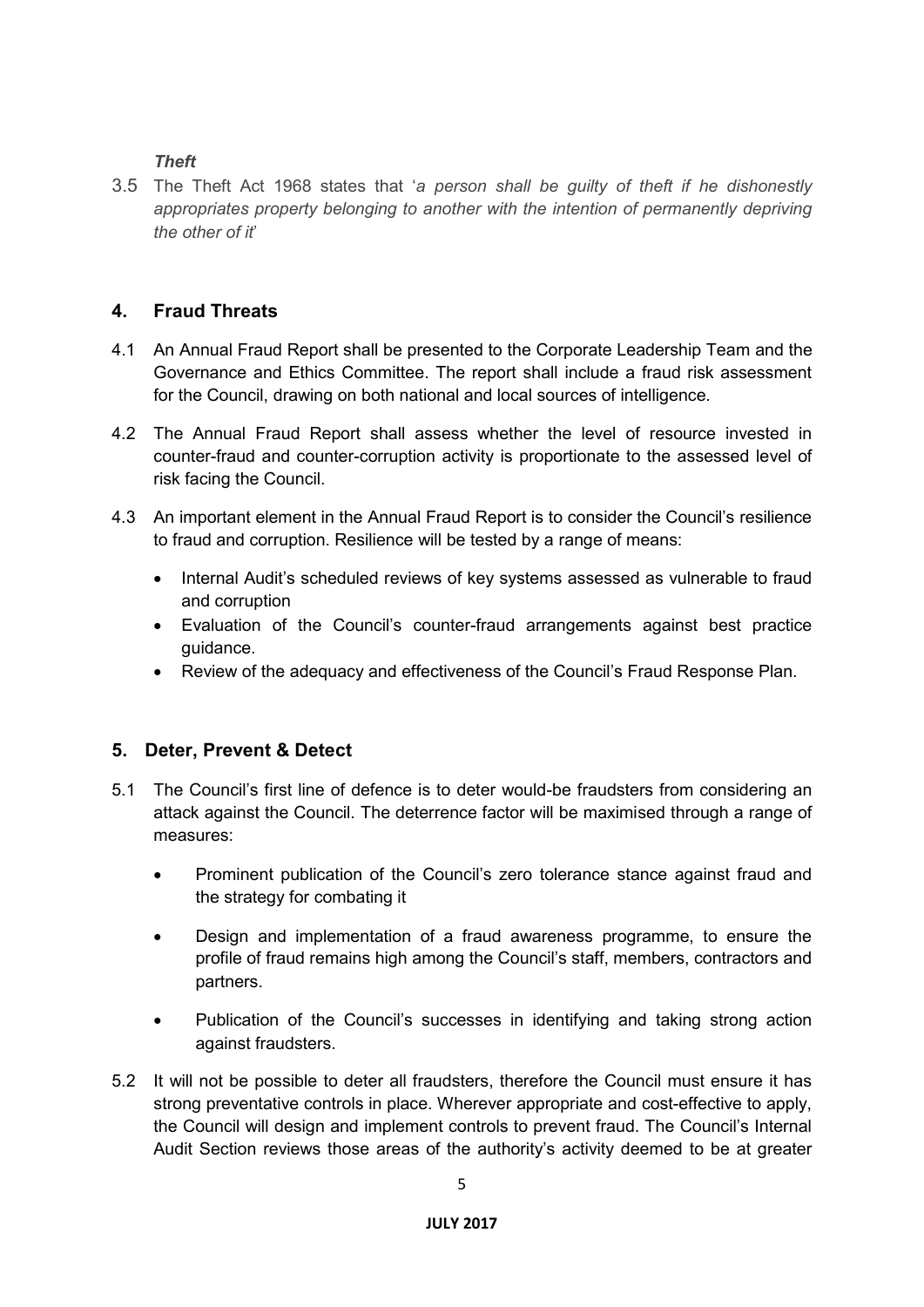risk to fraud and corruption, and it works with management to recommend suitable, preventative controls.

- 5.4 Despite its best efforts to deter and prevent fraud, attacks against the Council will inevitably slip through. A range of actions are taken to detect such cases:
	- All staff are expected to comply consistently and routinely with internal controls designed to bring data anomalies and other indicators of fraud to the attention of management. As with the preventative controls, the Council's Internal Audit Section reviews the adequacy of the authority's fraud detection controls in key systems, and it makes recommendations for any weaknesses to be addressed.
	- The Council participates fully in the National Fraud Initiative (NFI), and it remains open to taking part in other national or regional opportunities to detect fraud through similar data-matching exercises. In doing so, the Council ensures that it complies with the agreed data-sharing protocols.
	- As part of its counter-fraud programme, the Internal Audit Section carries out targeted, analytical reviews of key systems and services to identify indicators of fraudulent activity.
	- The Council's whistleblowing policy is prominently publicised to encourage staff, members, contractors and partners to raise any genuine suspicions they may have.
	- The Council's Anti-Money Laundering Policy and Procedures have been refreshed to provide employees and partners' procedures to be followed for reporting suspicions of money laundering activity.
	- The Council will participate in national and regional counter-fraud networks and take prompt action to review the relevance to the Council of all fraud bulletins issued by those groups.
- 5.5 Changes and developments in the Council's internal systems and procedures may adversely impact the established controls to counter fraud. The impact on the fraud risk in changing and new systems and procedures will be evaluated through timely liaison with the Internal Audit Section to discuss new and significantly changing systems and procedures.

#### **6. Pursue**

6.1 Where there are genuine grounds to suspect fraud or corruption, the Council is committed to ensuring that all cases are investigated promptly, effectively and fully. The Council has developed a Fraud Response Plan and it is expected that this plan should be followed in all cases.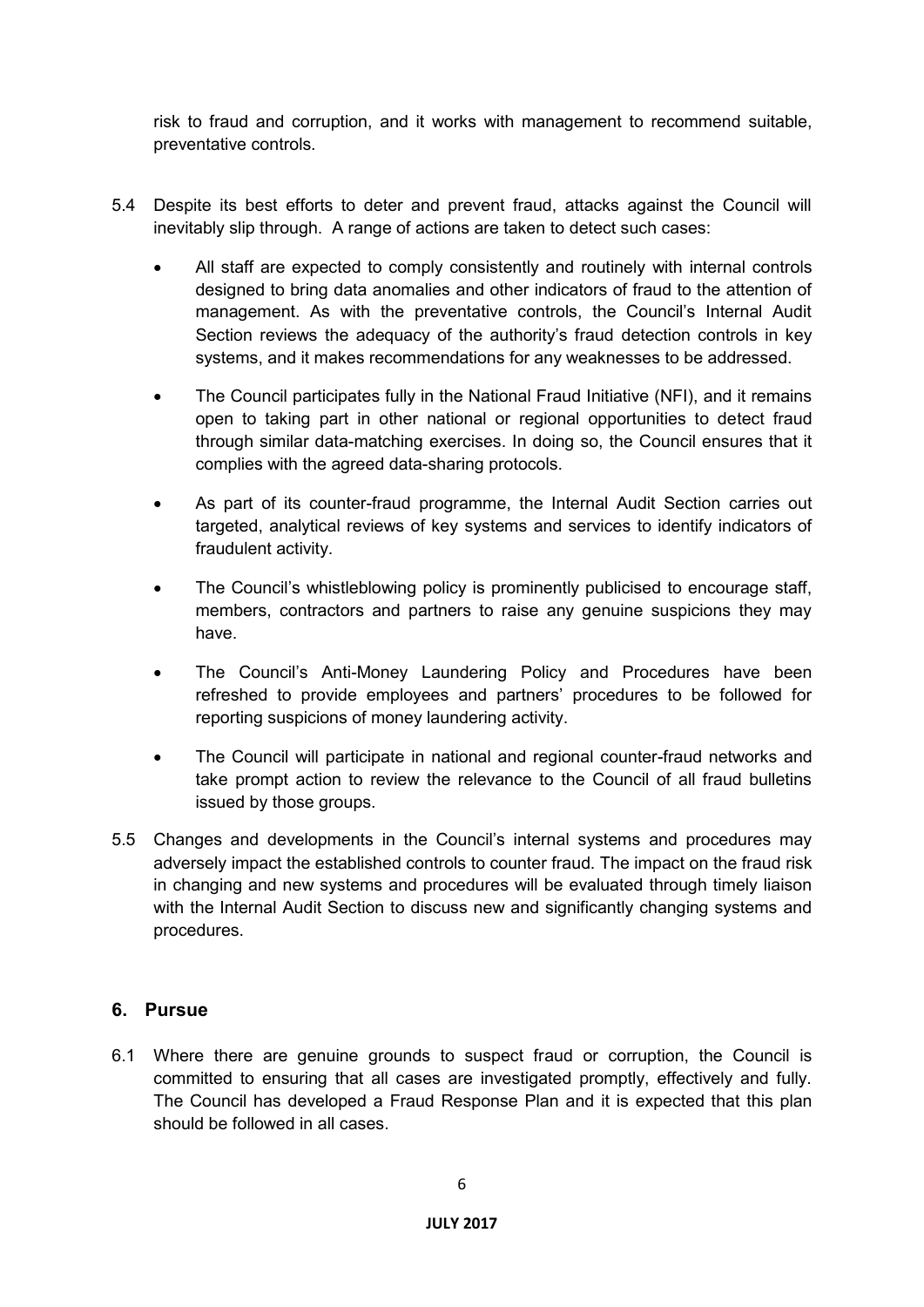- 6.2 All matters involving suspected criminal activity will be referred to the Police at the earliest opportunity. The referral decision will be taken jointly by the Council's Section 151 Officer (or his/her nominated representative) and the Monitoring Officer (or his/her nominated representative).
- 6.3 In support of the Council's zero-tolerance stance, there shall be a general presumption that the Council will request the Police to charge offenders in all cases of fraud, corruption, bribery and theft. The Section 151 Officer (or his/her nominated representative) and the Monitoring Officer (or his/her nominated representative) will apply the prosecution policy on a case-by-case basis.
- 6.4 Where the Police or Crown Prosecution Service decide not to charge offenders, the Council will consider bringing a private prosecution. The Section 151 Officer (or his/her nominated representative) and the Monitoring Officer (or his/her nominated representative) will consider each prosecution on a case-by-case basis.
- 6.5 Where offenders are identified as employees of the Council, the authority's disciplinary procedure will be invoked in all cases.
- 6.6 The Council will pursue all possible options to recover any losses incurred.

# **7. Responsibilities**

7.1 *Appendix 1* sets out the key actions required of the various staff groupings to deliver this strategy.

# **8. Communication and Training**

- 8.1 The strategy and the associated Fraud Response Plan will be widely publicised to ensure it is readily available to employees, councillors, partners, contractors, other stakeholder groups and the general public. Prominent publication should also ensure that the strategy comes to the notice of potential fraudsters. The council's Communications Team will advise on the most suitable format, timing and media to be used.
- 8.2 The Council will put in place a training plan to enhance its employees' ability to deliver this strategy. The specific content of the training plan will be subject to review as part of the Annual Fraud Report, but its key components are likely to include the following:
	- Requirement for all staff to complete a periodic fraud awareness survey
	- Qualification training for staff responsible for the investigation of suspected fraud
	- Targeted training for key staff likely to require the Fraud Response Plan.
	- •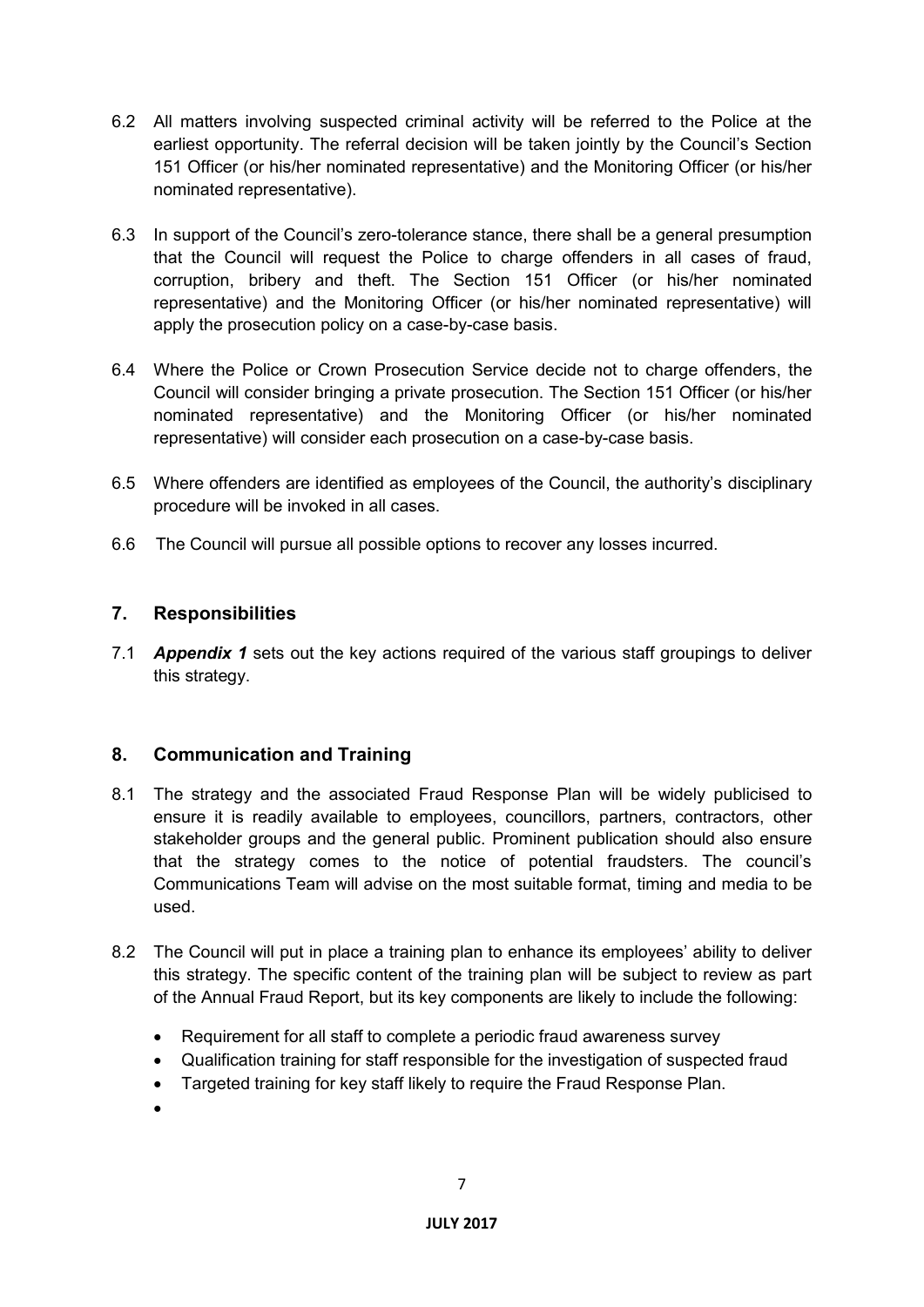#### **9. Success measures**

- 9.1 The Annual Fraud Report will include an evaluation of the success of this strategy in achieving its objectives. Success measures and indicators will include, but not be limited to, the following:
	- a) Analysis of trends in the incidence of reported fraud cases
	- b) Take-up of council-wide fraud awareness training
	- c) Outcome of formal audits of compliance with key preventative and detective controls in areas of activity vulnerable to fraud
	- d) Timely responses to suspected cases identified
	- e) Effectiveness of actions taken against proven fraudsters
	- f) Recovery rate for any losses incurred.

## **10. Links to other NCC policies/strategies**

- 10.1 The counter-fraud and counter-corruption strategy has clear links and dependencies on several other council policies and strategies:
	- Fraud Response Plan
	- Whistleblowing Policy
	- Codes of conduct for staff and members, incorporating the standards for dealing with gifts, hospitality and pecuniary interests
	- Financial Regulations
	- Anti-Money Laundering Policy
	- [Cyber security policies](http://intranet.nottscc.gov.uk/it/itsecurity/)

#### **11. Review of strategy**

11.1 The strategy will be subject to regular review as part of the Annual Fraud Report, which will make recommendations for any required changes to it.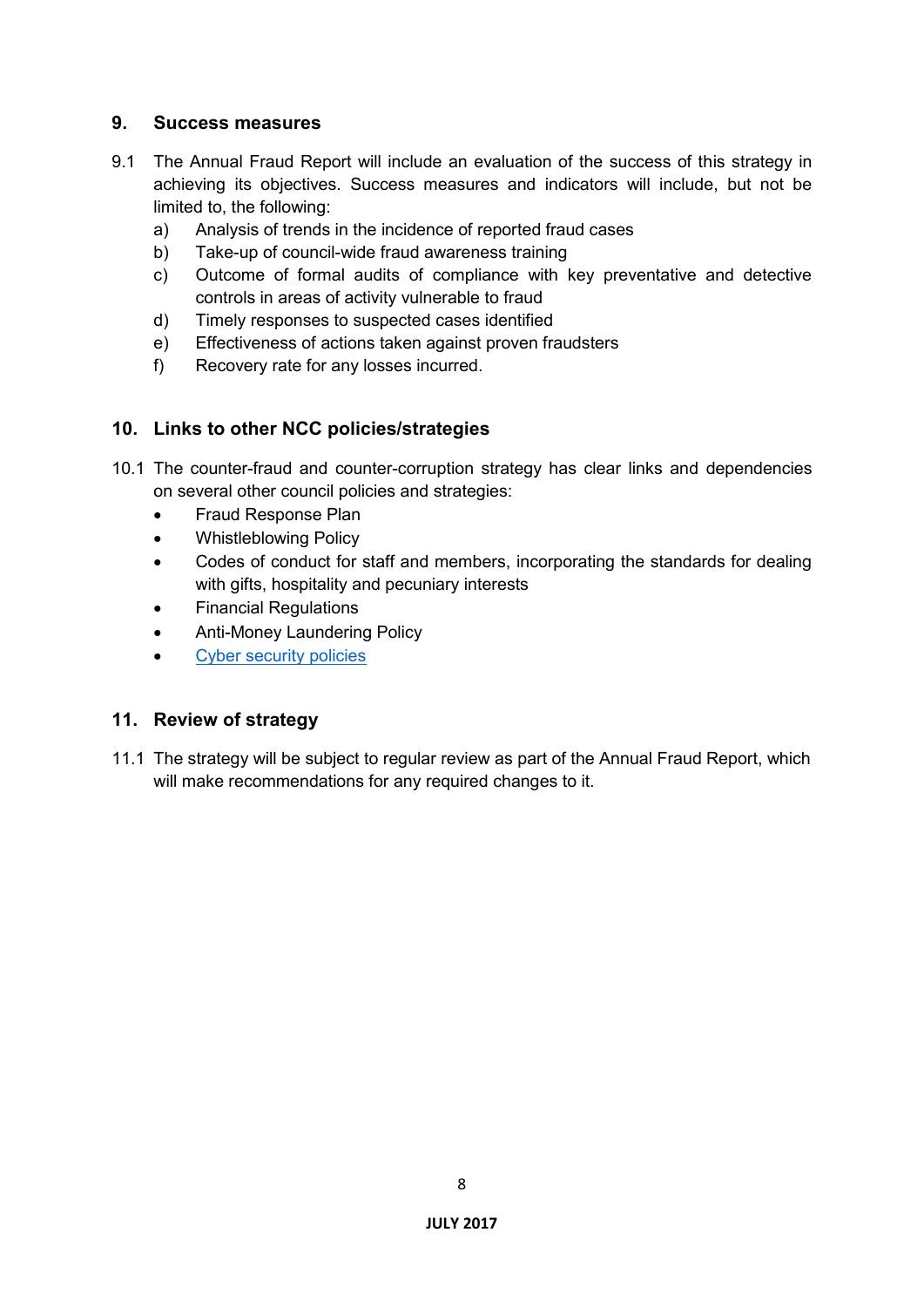# **KEY RESPONSIBILITIES FOR DELIVERING THE STRATEGY APPENDIX 1**

| <b>ACTION</b>                                                            | Internal<br><b>Audit</b> | <b>Monitoring</b><br>Officer &<br>S151 Officer | <b>Service</b><br>Directors/<br><b>Group</b><br>Managers/<br><b>Team</b><br><b>Leaders</b> | <b>Corporate</b><br><b>Directors</b><br>(CLT) | <b>Members</b><br>(Governance<br>and Ethics<br><b>Committee)</b> | All staff,<br>contractors<br>& partners |
|--------------------------------------------------------------------------|--------------------------|------------------------------------------------|--------------------------------------------------------------------------------------------|-----------------------------------------------|------------------------------------------------------------------|-----------------------------------------|
| 1. Strategy development, maintenance & reporting                         |                          |                                                |                                                                                            |                                               |                                                                  |                                         |
| 1.1 Maintain the Counter Fraud Strategy                                  | $\mathsf{X}$             |                                                |                                                                                            |                                               |                                                                  |                                         |
| 1.2 Carry out the annual Fraud Risk<br>Assessment                        | X                        |                                                |                                                                                            |                                               |                                                                  |                                         |
| 1.3 Compile the Annual Fraud Report                                      | X                        |                                                |                                                                                            |                                               |                                                                  |                                         |
| 1.4 Review and approve the strategy, risk<br>assessment and fraud report |                          |                                                | X                                                                                          | X                                             | X                                                                |                                         |
| 2, Deter                                                                 |                          |                                                |                                                                                            |                                               |                                                                  |                                         |
| 2.1 Publication of the Counter-Fraud Strategy                            | $\mathsf{X}$             |                                                |                                                                                            |                                               | $\overline{X}$                                                   |                                         |
| 2.2 Design & implement a periodic fraud<br>awareness programme           | X                        |                                                |                                                                                            |                                               |                                                                  |                                         |
| 2.3 Participation in fraud awareness surveys                             | X                        | $\overline{\mathsf{X}}$                        | X                                                                                          | $\boldsymbol{\mathsf{X}}$                     | $\overline{\mathsf{X}}$                                          | $\overline{\mathsf{X}}$                 |
| 2.4 Publication of successes in dealing with<br>fraud                    | X                        |                                                |                                                                                            |                                               | $\overline{\mathsf{X}}$                                          |                                         |
| 3. Prevent                                                               |                          |                                                |                                                                                            |                                               |                                                                  |                                         |
| 3.1 Review the preventative controls in key<br>council systems           | X                        |                                                | X                                                                                          |                                               |                                                                  |                                         |
| 3.2 Implement agreed actions to strengthen<br>internal controls          |                          | X                                              | $\boldsymbol{\mathsf{X}}$                                                                  | $\overline{\mathsf{x}}$                       |                                                                  | $\boldsymbol{\mathsf{X}}$               |
| 3.3 Ensure consistent compliance with                                    |                          | X                                              | X                                                                                          | X                                             |                                                                  | X                                       |

9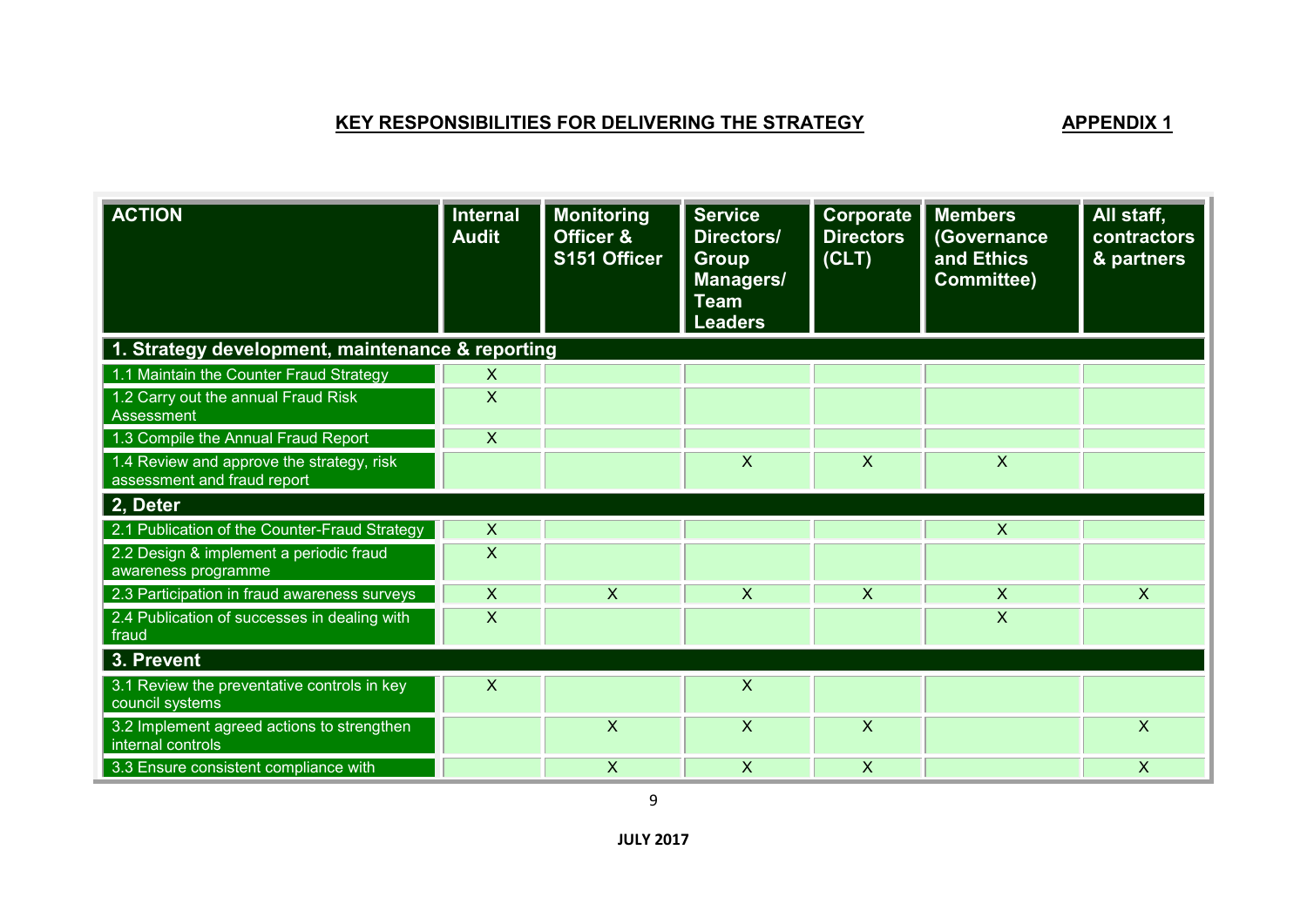| <b>ACTION</b>                                                                                                                                                    | <b>Internal</b><br><b>Audit</b> | <b>Monitoring</b><br><b>Officer &amp;</b><br>S151 Officer | <b>Service</b><br>Directors/<br><b>Group</b><br>Managers/<br><b>Team</b><br><b>Leaders</b> | Corporate<br><b>Directors</b><br>(CLT) | <b>Members</b><br>(Governance<br>and Ethics<br><b>Committee)</b> | All staff,<br>contractors<br>& partners |
|------------------------------------------------------------------------------------------------------------------------------------------------------------------|---------------------------------|-----------------------------------------------------------|--------------------------------------------------------------------------------------------|----------------------------------------|------------------------------------------------------------------|-----------------------------------------|
| established controls to prevent fraud                                                                                                                            |                                 |                                                           |                                                                                            |                                        |                                                                  |                                         |
| 3.4 Consider the implications for counter-<br>fraud controls of new or changing systems<br>and procedures                                                        | $\boldsymbol{\mathsf{X}}$       |                                                           | $\mathsf{X}$                                                                               | $\boldsymbol{\mathsf{X}}$              |                                                                  |                                         |
| 3.5 Incorporate in committee reports<br>consideration of the counter-fraud<br>implications of new or changing policies                                           |                                 | $\boldsymbol{\mathsf{X}}$                                 | $\times$                                                                                   | $\boldsymbol{\mathsf{X}}$              | $\boldsymbol{\mathsf{X}}$                                        |                                         |
| 4. Detect                                                                                                                                                        |                                 |                                                           |                                                                                            |                                        |                                                                  |                                         |
| 4.1 Review the detective controls in key<br>council systems and carry out targeted,<br>analytical reviews in high risk areas of activity                         | $\mathsf{X}$                    | $\boldsymbol{\mathsf{X}}$                                 | X                                                                                          | $\boldsymbol{\mathsf{X}}$              |                                                                  |                                         |
| 4.2 Implement agreed actions to strengthen<br>detective controls                                                                                                 |                                 | $\boldsymbol{\mathsf{X}}$                                 | $\times$                                                                                   | $\boldsymbol{\mathsf{X}}$              |                                                                  | $\sf X$                                 |
| 4.3 Ensure consistent compliance with<br>established controls to detect fraud                                                                                    |                                 | $\boldsymbol{\mathsf{X}}$                                 | $\mathsf{X}$                                                                               | $\boldsymbol{\mathsf{X}}$              |                                                                  | $\boldsymbol{\mathsf{X}}$               |
| 4.4 Publicise the whistleblowing policy                                                                                                                          | $\mathsf{X}$                    | $\boldsymbol{\mathsf{X}}$                                 |                                                                                            | $\boldsymbol{\mathsf{X}}$              |                                                                  |                                         |
| 4.5 Raise fraud and corruption concerns<br>promptly through the whistleblowing policy,<br>with a line manager/senior manager, or<br>directly with Internal Audit | $\overline{\mathsf{x}}$         | $\overline{\mathsf{x}}$                                   | $\overline{\mathsf{x}}$                                                                    | $\overline{\mathsf{x}}$                | $\overline{\mathsf{x}}$                                          | $\overline{\mathsf{x}}$                 |
| 4.6 Participate in the National Fraud Initiative,<br>the National Anti-Fraud Network and other<br>counter-fraud groups                                           | $\mathsf{X}$                    |                                                           |                                                                                            |                                        |                                                                  |                                         |
| 5. Pursue                                                                                                                                                        |                                 |                                                           |                                                                                            |                                        |                                                                  |                                         |
| 5.1 Follow the Fraud Response Plan in all                                                                                                                        | $\boldsymbol{\mathsf{X}}$       | $\boldsymbol{\mathsf{X}}$                                 | X                                                                                          | $\boldsymbol{\mathsf{X}}$              | $\times$                                                         | $\boldsymbol{\mathsf{X}}$               |